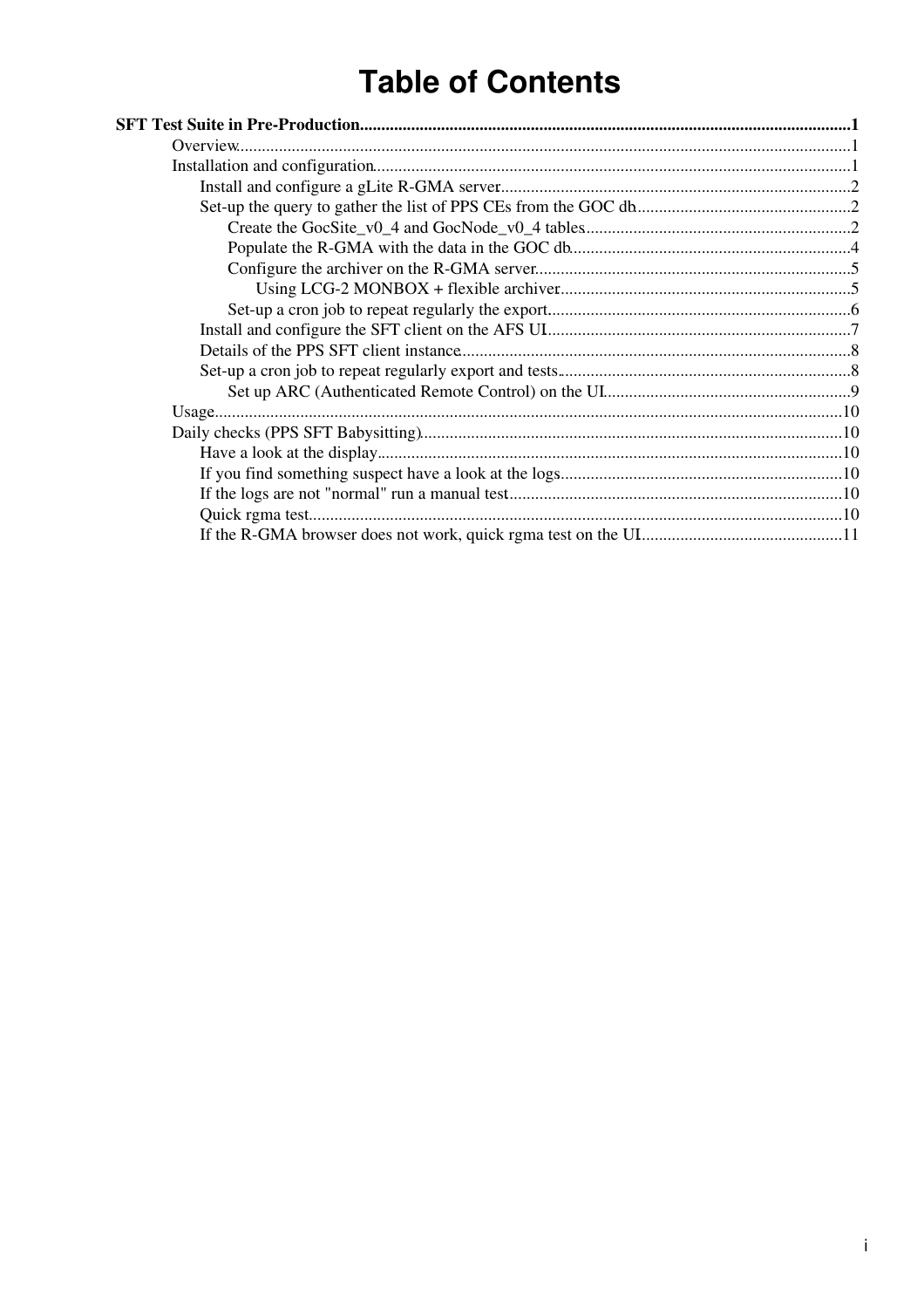# <span id="page-1-0"></span>**SFT Test Suite in Pre-Production**

## <span id="page-1-1"></span>**Overview**

SFT (Site Functional Tests) is a test application used to run basic functionality tests of a site.

Sites in PPS have to register their CEs in the GOC db, in order to have them monitored.

Basically the flow of information from the GOC db to the SFT works as follows:

- 1. Sites and nodes are inserted by the site administrators into the GOC db.
- 2. A script is used to query this information and populate appropriate tables on the R-GMA db.
- 3. SFT queries the R-GMA and creates its own list of nodes.
- 4. SFT runs the test on the nodes in the list

The results of the SFT tests are published by the SFT publisher in the production framework as displayed in the picture below:



## <span id="page-1-2"></span>**Installation and configuration**

The "official" installation and configuration reference for the Site Functional Tests suite is ... no more there. Please contact [operational-documentation@mailmanNOSPAMPLEASE.egi.eu](mailto:operational-documentation@mailmanNOSPAMPLEASE.egi.eu) for comments or questions.

That guide, maintained by Piotr Nyczyk $\mathbb{F}$  is addressed to site administrators in the LCG production system.

It contains all the instructions needed to install and configure the SFT client and server.

For PPS purposes anyway, in order to implement the connections described in the picture above, only a subset of the installation procedure has to be done, this is due to the fact that the SFT web publisher in use is the production one and that the gLite R-GMA installation tool installs an archiver by default.

In the following procedure, for the sake of convenience, we will reproduce the command lines we used to set up the SFT in PPS. Nevertheless the links to original procedures, when provided, indicate that those should be considered the **real** reference. Therefore, if you find that the original procedures have been changed and that the proposed steps are obsolete, please feel free to update them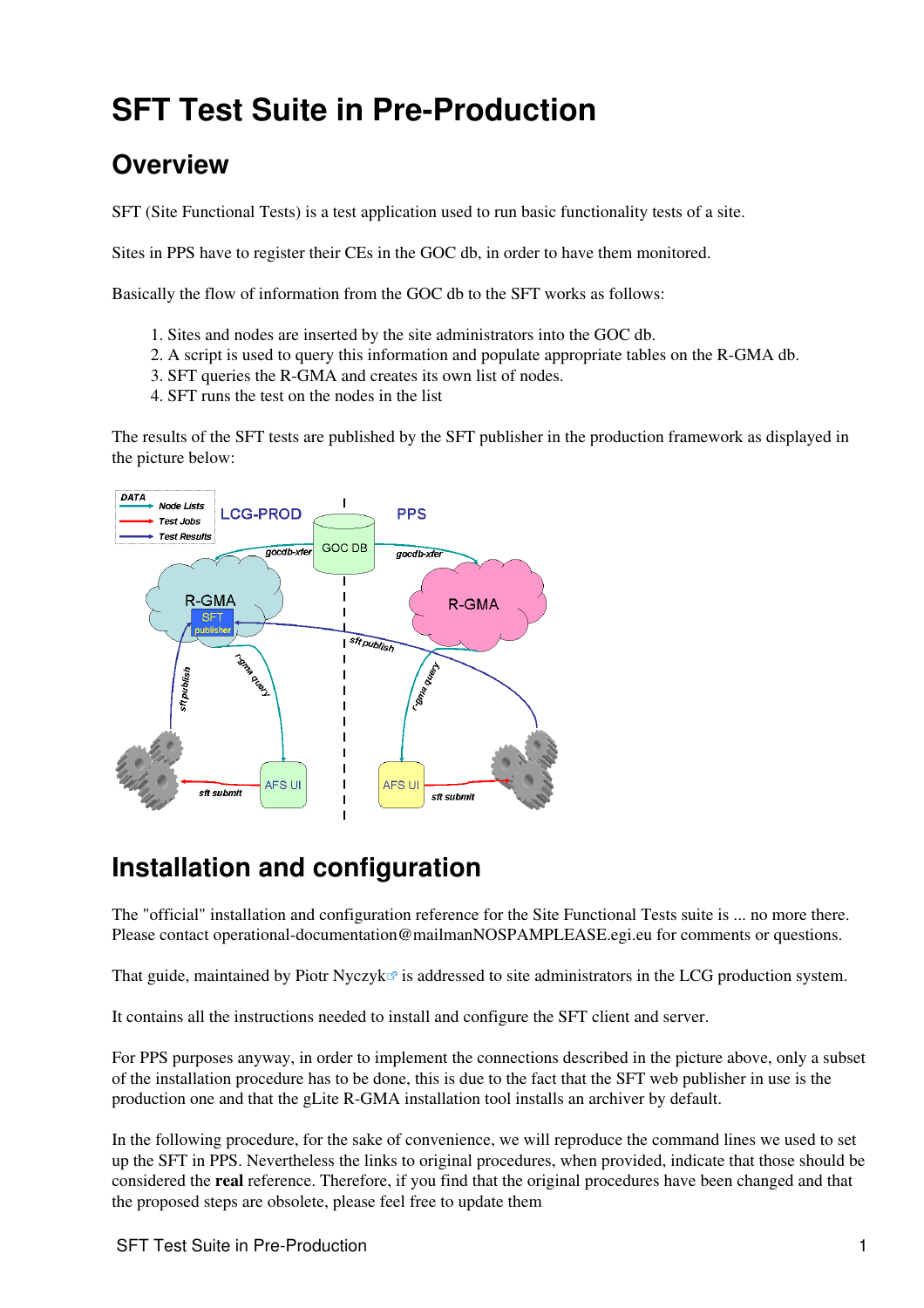The overall configuration steps you need to do to implement such an infrastructure are:

- Install and configure a gLite R-GMA server (also known as MONBOX)
- Set-up the query to gather the list of PPS CEs from the GOC db
- Install and configure the SFT client on the AFS UI
- Run SFT and publish the results

## <span id="page-2-0"></span>**Install and configure a gLite R-GMA server**

You should follow the gLite Installation instructions of a MON node in

<http://grid-deployment.web.cern.ch/grid-deployment/documentation/LCG2-Manual-Install/>

## <span id="page-2-1"></span>**Set-up the query to gather the list of PPS CEs from the GOC db**

NOTE: The reference procedure for the following steps is ...no more there. Please contact [operational-documentation@mailmanNOSPAMPLEASE.egi.eu](mailto:operational-documentation@mailmanNOSPAMPLEASE.egi.eu) for comments or questions.

If you find inconsistencies in the steps below please correct them on this page.

In order to set-up the regular query to the GOC db you have to:

- create the **GocSite** v0 4 and **GocNode** v0 4 tables.
- populate the R-GMA with the data in the GOC db.
- configure the archiver on the RGMA server.
- Set-up a cron job to repeat regularly the export.

The installation and configuration steps described in this section have been done once in PPS. They are reported in this document for future reference, but likely most of them will not need to be done again, **with few exceptions** (e.g. changes to be made into the UI setenv scripts). Please just go through the list and check that everything is exactly as it is supposed to be.

#### <span id="page-2-2"></span>**Create the GocSite\_v0\_4 and GocNode\_v0\_4 tables**

If the tables **GocSite\_v0\_4** and **GocNode\_v0\_4** do not exist on the R-GMA schema server, you need to create them. You can check R-GMA to see if the tables have been created before.

e.g. <https://lxb2093.cern.ch:8443/R-GMA/>

Alternatively, in order to verify that the tables GocSite\_v0\_4 and GocNode\_v0\_4 are there, you can also run

```
> rgma -c "show tables" | grep GocSite_v0_4
| GocSite_v0_4 |
> rgma -c "show tables" | grep GocNode_v0_4
| GocNode_v0_4 |
```
You need the RGMA client installed so that the following commands can be run on a UI or on whatever machine has an RGMA client installed. You could install the client on the RGMA server itself (e.g the machine you are using as SFT server) **BUT**, in order to interact with the registry (see later in the procedure) against a secure RGMA server (as the gLite one is) you need also a proxy, so it is definitely better to run on a UI.

• log into a UI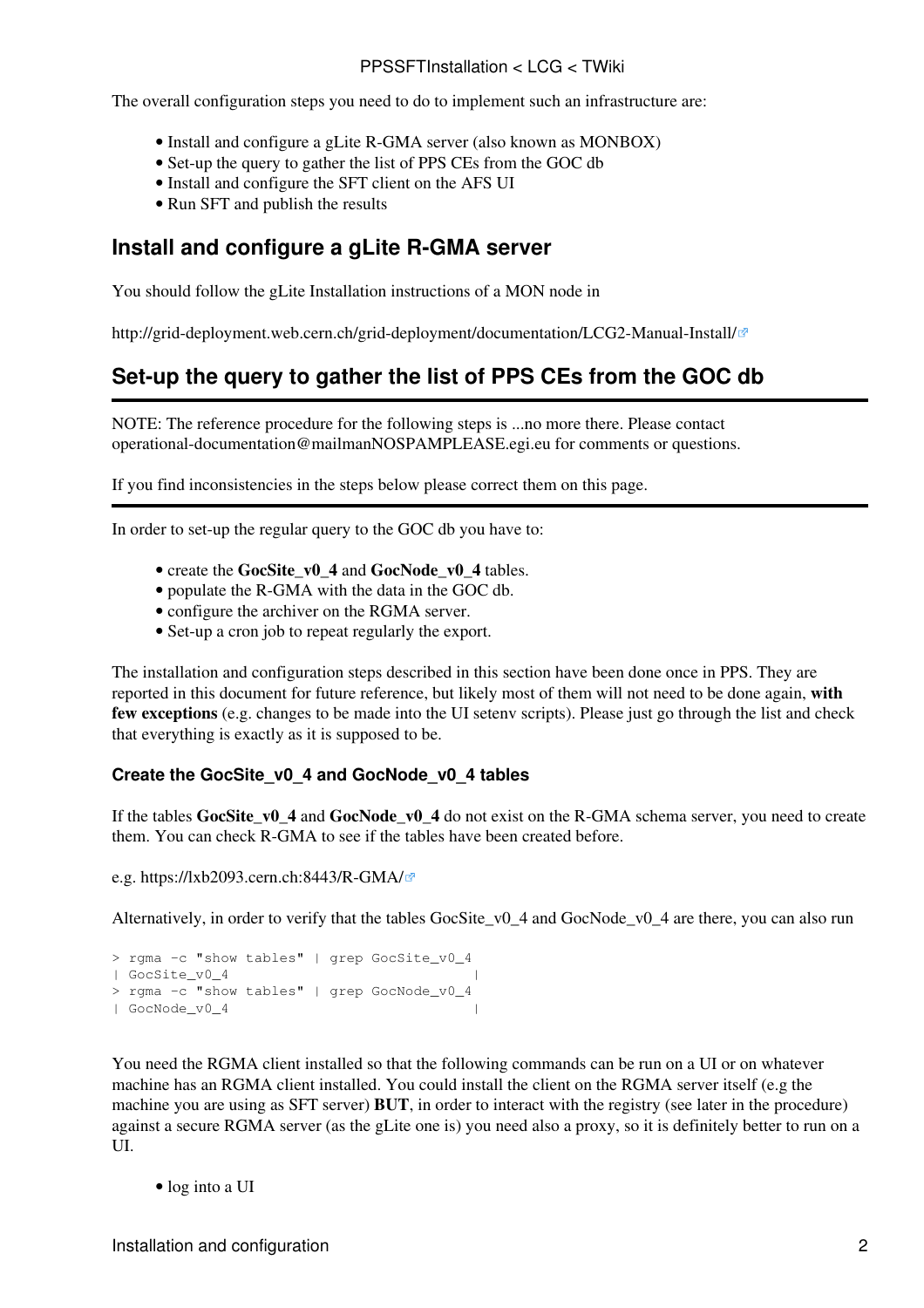- Assure that you can connect to rgma and everything looks fine
	- ♦ > voms-proxy-init -voms dteam (or equivalent)
	- $\bullet$  > rgma

Welcome to the R-GMA virtual database for Virtual Organisations. ================================================================ Your local R-GMA server is:

https://lxb2093.cern.ch:8443/R-GMA

You are connected to the following R-GMA Registry services:

https://pps-rgma-server.egee.cesga.es:8443/R-GMA/RegistryServlet

You are connected to the following R-GMA Schema service:

https://pps-rgma-server.egee.cesga.es:8443/R-GMA/SchemaServlet

Type "help" for a list of commands.

rgma>

#### • create the tables

- rgma> CREATE TABLE GocSite\_v0\_4 (siteID integer primary key, officialname ♦ varchar(100), sitename varchar(100), friendlyname varchar(100), domain varchar(50), homeURI varchar(255), country varchar(50), tier integer, giisUrl varchar(250), inMonitoring varchar(1), status varchar(30), type varchar(30), region varchar(50), inMaintenance varchar(1))
- rgma> CREATE TABLE GocNode\_v0\_4 (nodeID integer primary key, siteID integer, ♦ nodetype varchar(50), nodetype2 varchar(50), hostname varchar(50), domain varchar(200), ip varchar(15), grp varchar(20), hostdn varchar(255), monitor varchar(1))

**WARNING**: R-GMA, starting from version 1.5, allows the tables to be created with a sql-like statement, with no more need to use the *create\_table* utility. Unfortunately the definition of the SQL is not complete. So pay attention to use the type **'integer'** and **NOT** 'int' in your *create* statement, otherwise the creation will fail (with no error messages) and you will get a run-time unhandled exception querying the table.

• check the tables to have been correctly created

```
rgma> describe GocSite_v0_4
```

| Column name     | Type          | Primary key   Can be NULL |     |
|-----------------|---------------|---------------------------|-----|
| siteID          | INTEGER       | Yes                       | No. |
| officialname    | VARCHAR (100) | No.                       | Yes |
| sitename        | VARCHAR (100) | No.                       | Yes |
| friendlyname    | VARCHAR (100) | No.                       | Yes |
| domain          | VARCHAR (50)  | No                        | Yes |
| homeURI         | VARCHAR (255) | No                        | Yes |
| country         | VARCHAR (50)  | No                        | Yes |
| tier            | INTEGER       | No.                       | Yes |
| qiisUrl         | VARCHAR (250) | No.                       | Yes |
| inMonitoring    | VARCHAR(1)    | No                        | Yes |
| status          | VARCHAR (30)  | No                        | Yes |
| type            | VARCHAR (30)  | No.                       | Yes |
| region          | VARCHAR (50)  | No.                       | Yes |
| inMaintenance   | VARCHAR(1)    | No.                       | Yes |
| MeasurementDate | DATE.         | No                        | No  |

Create the GocSite\_v0\_4 and GocNode\_v0\_4 tables 3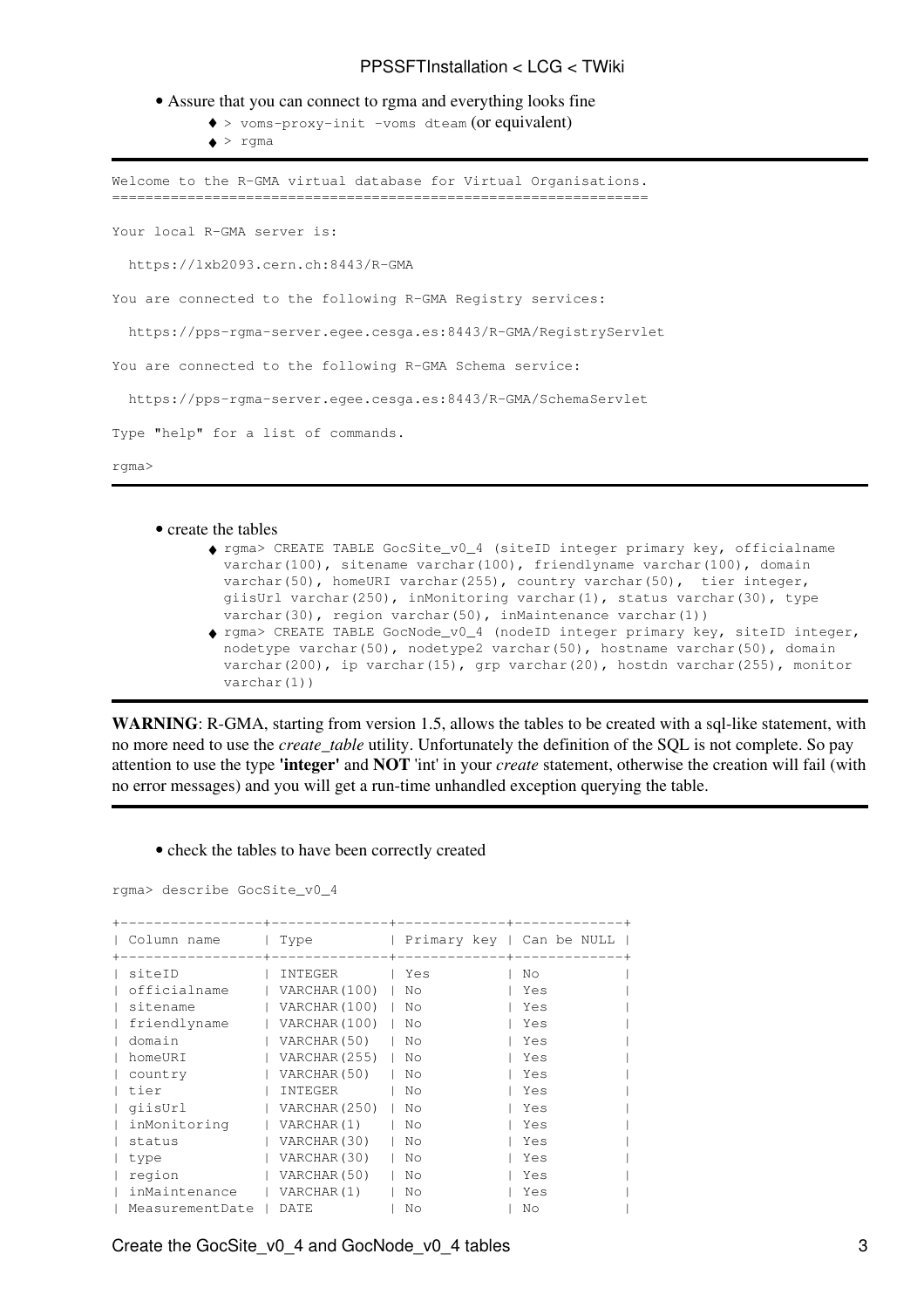| MeasurementTime             | TTMF.<br>------- | No.                       | No  |  |
|-----------------------------|------------------|---------------------------|-----|--|
| rgma> describe GocNode_v0_4 |                  |                           |     |  |
|                             |                  |                           |     |  |
| Column name                 | Type             | Primary key   Can be NULL |     |  |
| nodeID                      | INTEGER          | Yes                       | No  |  |
| siteID                      | INTEGER          | No.                       | Yes |  |
| nodetype                    | VARCHAR (50)     | No.                       | Yes |  |
| nodetype2                   | VARCHAR (50)     | No                        | Yes |  |
| hostname                    | VARCHAR (50)     | No                        | Yes |  |
| domain                      | VARCHAR (200)    | No                        | Yes |  |
| iр                          | VARCHAR (15)     | No                        | Yes |  |
| grp                         | VARCHAR (20)     | No                        | Yes |  |
| hostdn                      | VARCHAR (255)    | No                        | Yes |  |
| monitor                     | VARCHAR(1)       | No.                       | Yes |  |
| MeasurementDate             | DATE             | No.                       | No. |  |
| MeasurementTime             | TIME             | No                        | No  |  |
|                             |                  |                           |     |  |

#### <span id="page-4-0"></span>**Populate the R-GMA with the data in the GOC db**

To perform this step you need to run a script called **gocdb-xfer.py** developed by [Min Tsai](http://consult.cern.ch/xwho/people/108794)<sup>n</sup>.

NOTE: The script needs the **MySQLdb** python module on the UI, so please check that the **MySQL-python** rpm is installed on the UI running  $r_{\text{pm}} - q$  MySQL-python. If not installed, you should install it.

• Download the rpm (a copy is present on the certification website) and install it:

```
> wget
♦ 
 http://www.cern.ch/egee-middleware-certification/extra-rpms/MySQL-python-0.9.1-6.i38
\bullet > rpm -ivh MySQL-python-0.9.1-6.i386.rpm
```
**If you cannot run "rpm"** (e.g. because you are using an AFS UI) to manage to have the package • installed is a little bit more tricky. In PPS we use an AFS UI, therefore we realized a shared installation of the package MySQL-python. Steps from 1 to 4 have already been made, so if you are following this procedure (e.g. beacause you are enabling a new UI to use SFT) presumably you need to start only from step 5:

```
1. > cd /afs/cern.ch/project/gd/egee/vn
2. > wget
 http://www.cern.ch/eqee-middleware-certification/extra-rpms/MySQL-python-0.9.1-6.i38
3. > rpm2cpio MySQL-python-0.9.1-6.i386.rpm | cpio -iumd
4. > rm MySQL-python-0.9.1-6.i386.rpm
> vi /afs/cern.ch/project/gd/egee/glite/ui_PPS14/glite_setenv.csh
5. 
  [\ldots]# Python module Needed for gocdb-xfer (only PPS)
  setenv PYTHONPATH ${PYTHONPATH}:/afs/cern.ch/project/gd/egee/vn/usr/lib/python2.2/si
6. > vi /afs/cern.ch/project/gd/egee/glite/ui_PPS14/glite_setenv.sh
  [\ldots]# Python module Needed for gocdb-xfer (only PPS)
  export PYTHONPATH=${PYTHONPATH/afs/cern.ch/project/gd/egee/vn/usr/lib/python2.2/site
```
- From <http://goc.grid.sinica.edu.tw/cvs/SER/GOC/gocdb-xfer/bin/><sup>a</sup> download into the directory */afs/cern.ch/project/gd/egee/gocdb-xfer* the following scripts:
	- ♦ GocDB.py
	- ♦ MyRgma.py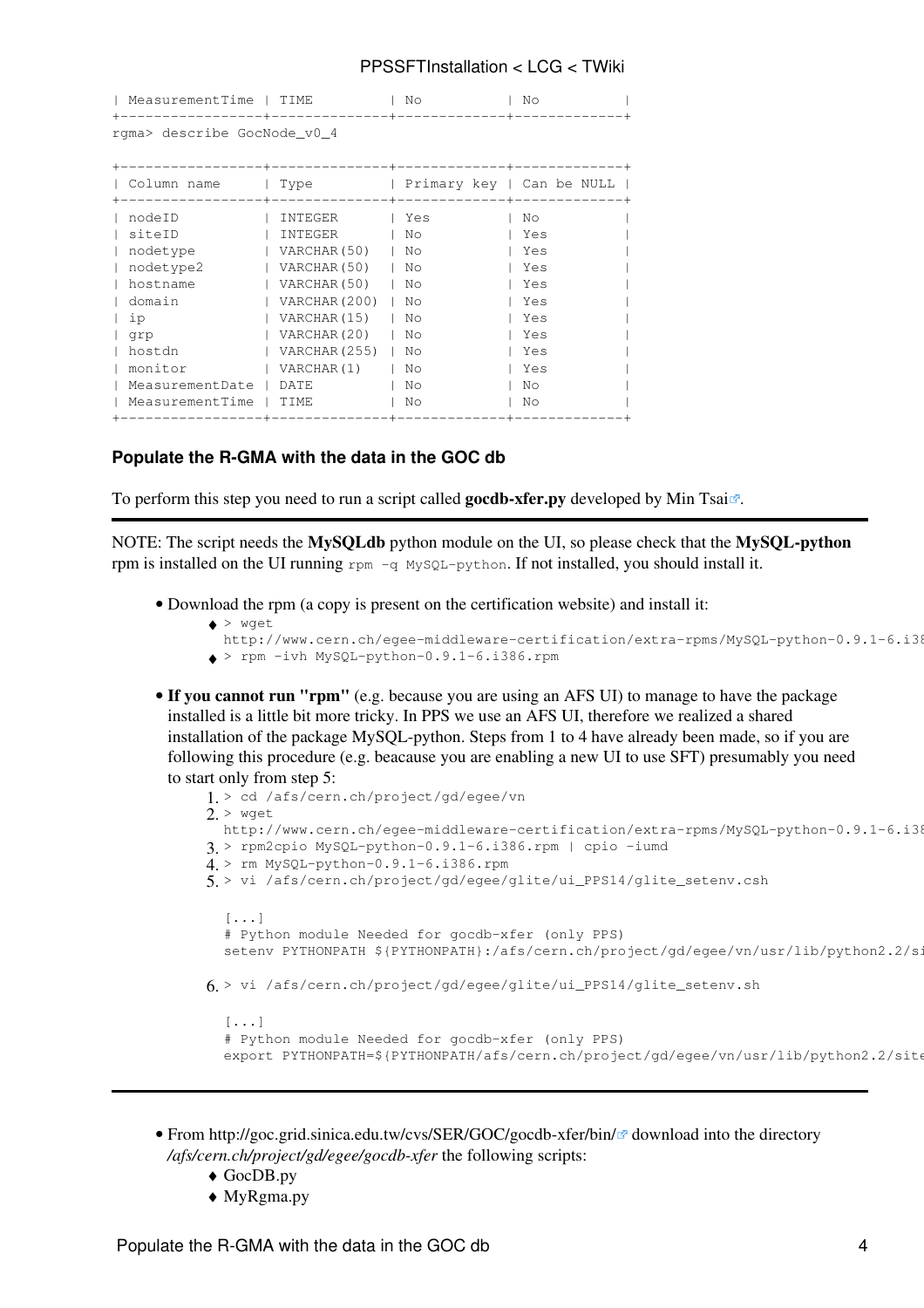- ♦ gocdb-xfer.py
- Edit the file *gocdb-xfer.conf* and insert username and password of the GOC db. Ask [Antonio Retico](http://consult.cern.ch/xwho/people/105548) or [Min Tsai](http://consult.cern.ch/xwho/people/108794)  $\vec{r}$  if you don't know them.

```
####################################
# Config file for gocdb-xfer
####################################
# Default values: do not modify this section
[DEFAULT]
[gocdb]
dbhost = goc.grid-support.ac.uk
dbuser = <username>
dbpass = <p>password</p>dbname = qoc-2 0
```
• Edit the file *GocDB.py* and insert the correct values for *root\_dir* and *config\_path* , e.g.

```
...
root_dir = "/afs/cern.ch/project/gd/egee/gocdb-xfer/"
config_path = os.path.join(root_dir, "gocdb-xfer.conf")
...
```
- Run the script to export data from the GOC db (The script needs a proxy to be created)
	- ♦ > chmod 700 gocdb-xfer.py
	- ♦ > ./gocdb-xfer.py (It takes some minutes)

After the script finishes, the sites should be visible in the RGMA browser but you have to run a "Continuous & old" query. That means that you are querying directly the producer and the data are only temporarily available. In order to instantiate a secondary producer and have the data permanently stored in the mysql database, you need a secondary producer and the archiver so you need the flexible archiver to be configured.

#### <span id="page-5-0"></span>**Configure the archiver on the R-GMA server**

#### <span id="page-5-1"></span>**Using LCG-2 MONBOX + flexible archiver**

This option was used in the SFT client instance installed to monitor LCG-2 CEs in PPS. There were serious compatibility issues introduced by R-GMA version 1.5 and, in order for the sft join query and the GocNode\_v0\_4 and GocSite\_v0\_4 to be correctly done by the SFT, the flexible archiver had to be used. This is the way I did:

• configure the lcg-archiver as suggested in Piotr's instructions **except** for the tables.

```
> vi /opt/lcg/etc/lcg-archiver.conf
```

```
# Essential parameters
RGMA_HOME = /opt/glite
RGMA_PROPS = /opt/glite/etc/rgma
# Tables to be archived
#tables = userTable GlueCE:LATEST GlueCluster:HISTORY
tables = userTable GocSite_v0_4:LATEST GocNode_v0_4:LATEST
# Database settings
db_user = rgma
db_passwd = xxxx
db_latest = jdbc:mysql://localhost/latestProducer
db_hist= jdbc:mysql://localhost/dbProducer
```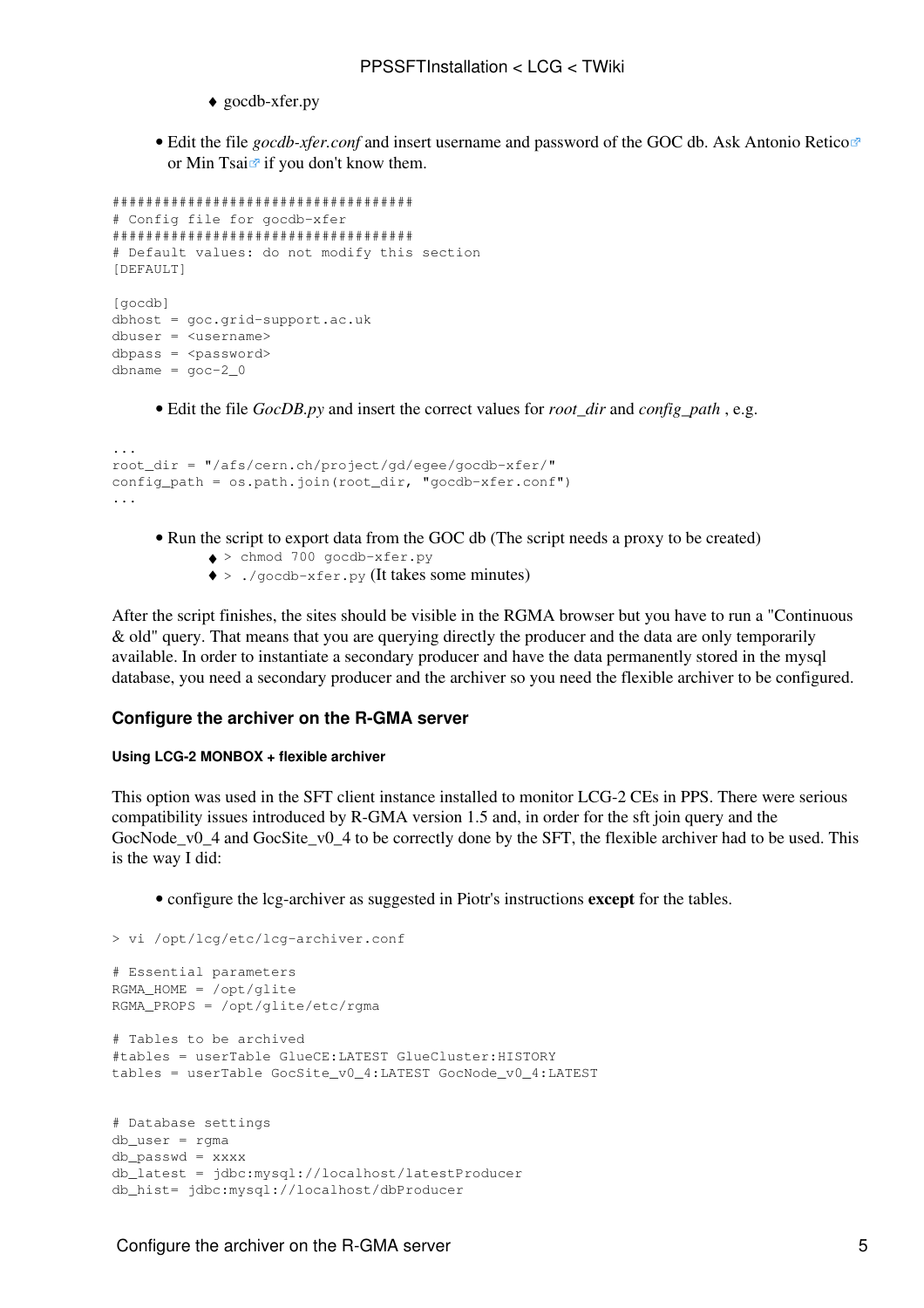```
# Possible values: CRITICAL,ERROR,WARNING,INFO,DEBUG,NOTSET
logging_level = ERROR
     • > service lcg-archiver restart
     • > chkconfig lcg-archiver on
     • configure the flexible archiver
> vi /opt/glite/etc/rgma-glue-archiver/glue.config 
# glue archiver config file
Type=latest
DBName=jdbc:mysql://localhost/latestProducer
DBUsername=rgma
DBPassword=xxxx
HistoryRetentionPeriod=90
Tables=
GocNode_v0_4
GocSite_v0_4
```
GocNode\_v0\_4\_HistoryRetentionPeriod=1440 GocSite\_v0\_4\_HistoryRetentionPeriod=1440

> • > /etc/init.d/rgma-glue-archiver start • > chkconfig rgma-glue-archiver on

#### <span id="page-6-0"></span>**Set-up a cron job to repeat regularly the export.**

You need to run the *gocdb-xfer.py* script regularly. A convenient solution is to schedule the run via a cron job.

If you are running on a secure R-GMA (as it is the case in PPS) you might want the needed user proxy to be atomatically created as well. The following example is similar to the *acron* job we run in PPS.

- > touch mysecret
- > chmod go-rxw mysecret
- Type your PEM passphrase into *mysecret*
- > vi /afs/cern.ch/project/gd/egee/gocdb-xfer/launch-gocdb-xfer.sh

```
#!/bin/sh
```

```
#!/bin/sh
```

```
source /afs/cern.ch/project/gd/egee/glite/ui_PPS14/glite_setenv.sh
cat mysecret | voms-proxy-init -voms dteam -pwstdin
sleep 2
/afs/cern.ch/project/gd/egee/gocdb-xfer/gocdb-xfer.py
exit
```
• > acrontab -e

11 \* \* \* \* lxplus062.cern.ch /afs/cern.ch/project/gd/egee/gocdb-xfer/launch-gocdb-xfer.sh> /afs/c

NOTE: The choice of lxplus062.cern.ch is for the time being mandatory since only connections coming from this node are currently authorized on the GOC db.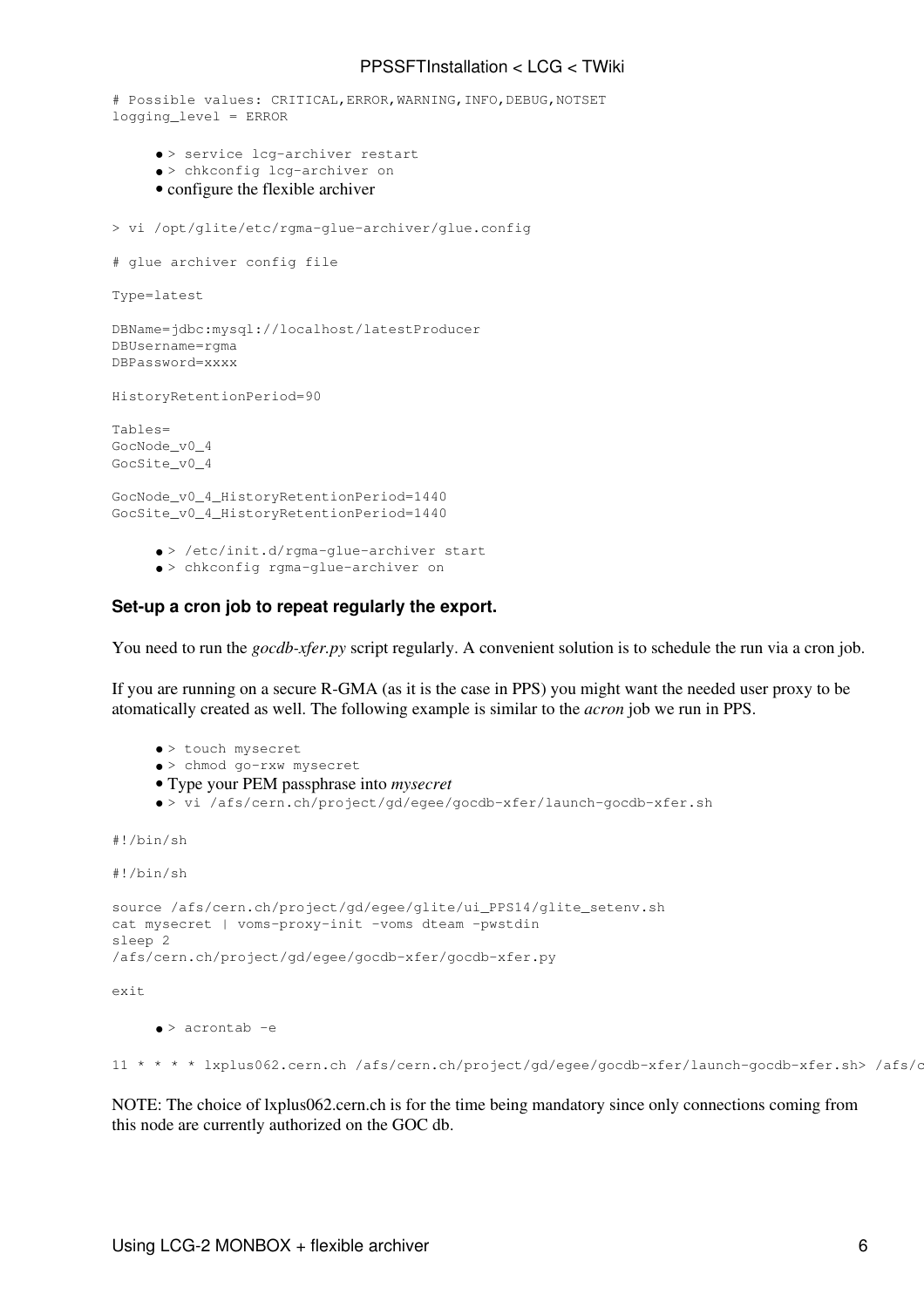## <span id="page-7-0"></span>**Install and configure the SFT client on the AFS UI**

The client has been installed.

The installation directory is

*/afs/cern.ch/project/gd/egee/sft-glite*

The configuration file *defaults.glite* is

SFT JOB SUBMIT CMD=glite-job-submit SFT\_JOB\_STATUS\_CMD=glite-job-status SFT\_JOB\_OUTPUT\_CMD=glite-job-output SFT\_JOB\_LOGGING\_CMD=glite-job-logging-info SFT\_JOB\_LISTMATCH\_CMD=glite-job-list-match SFT\_JOB\_CANCEL\_CMD=glite-job-cancel

SFT\_PUBLISHER\_PROXY=http://lcg-sft-publish.cern.ch:8083/sft/publishTuple

SFT\_GOC\_MAP\_SELECT="select GocSite\_v0\_4.siteID, hostname, sitename, region, inMaintenance from GocSit

```
#SFT_GOC_MAP_URL=http://grid-deployment.web.cern.ch/grid-deployment/gis/sft2/glite-nodes.txt
SFT_LCG_VER_FILTER="LCG-[23]_[4567890123]"
```
#### The default flavour of the SFT tests used on PPS is "glite". The *defaults* file is

SFT\_VO=dteam

```
# default definitions for status codes
SFT_OK=10
SFT_INFO=20
SFT_NOTICE=30
SFT_WARNING=40
SFT_ERROR=50
SFT_CRITICAL=60
SFT_TYPE=glite
SFT_LCG_CATALOG_TYPE=lfc
SFT_LFC_HOME=/grid/$SFT_VO/SFT
SFT_SAME_PUBLISHER_WSDL=http://gvdev.cern.ch:8080/gridview/services/WebArchiver?wsdl
```
The set of tests done for gLite has been re-defined and estended to the whole set previously used for the LCG CEs. The *tests.glite file* looks like:

```
sft-wn 
sft-softver
sft-caver --conf data/ca_data.dat --web
sft-brokerinfo 
sft-csh
sft-lcg-rm
sft-vo-tag
sft-vo-swdir
sft-rgma
sft-rgma-sc
sft-crl
sft-apel
```
The list of RB in *prefRB.lst.glite* is

lxb2059.cern.ch

Install and configure the SFT client on the AFS UI 7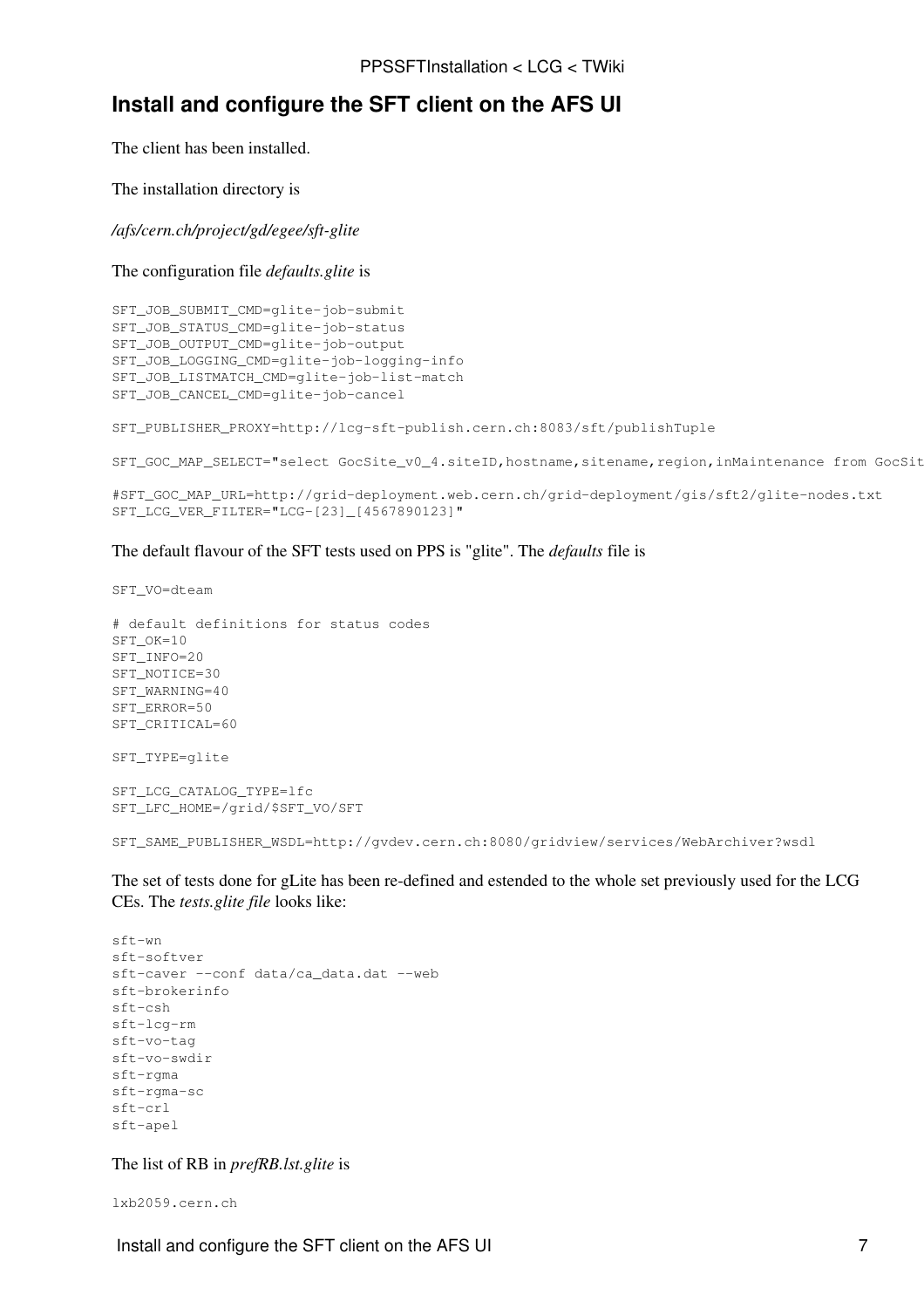NOTE:  $1 \times b2059$ .cern.ch is a **gLiteWMS**, which allows jobs to be sent both to LCG and gLiteCEs.

The list of SE in *prefSE.lst* is

```
grid007g.cnaf.infn.it
lxb2058.cern.ch
```
NOTE: The choice of  $\sigma$ rid007q.cnaf.infn.it as the destination for the RM tests was carefully made. This SE has the important characteristic to be known both by the **Production** and **pre-production** BDIIs. So it basically belongs to two grids. This allows also PPS CEs accessing the production WNs to pass the RM tests.

### <span id="page-8-0"></span>**Details of the PPS SFT client instance**

The PPS SFT client has been set-up to write on lxb1908 in /afs/cern.ch/project/gd/egee/sft-glite as follows:

```
> cat /afs/cern.ch/project/gd/egee/sft-glite-workdir.cfg 
SFT_WORK=$HOME/.sft-glite
```
To use it you need to specify the configuration file in the command line.

> ./sftests -c sft-glite-workdir.cfg submit > ./sftests -c sft-glite-workdir.cfg status > ./sftests -c sft-glite-workdir.cfg publish

#### I created a script to run it directly from lxb1908

```
> cat /afs/cern.ch/project/gd/egee/sft-glite/submit-sft-glite-tests.sh
#!/bin/sh
source /etc/glite/profile.d/glite_setenv.sh
cat mysecret | voms-proxy-init -voms dteam -pwstdin
sleep 2
/afs/cern.ch/project/gd/egee/sft-glite/sftests -c /afs/cern.ch/project/gd/egee/sft-glite/sft-glit
sleep 2
/afs/cern.ch/project/gd/egee/sft-glite/sftests -c /afs/cern.ch/project/gd/egee/sft-glite/sft-glit
```
exit

### <span id="page-8-1"></span>**Set-up a cron job to repeat regularly export and tests.**

The *gocdb-xfer.py* and *submit-sft-glite-tests.sh* scripts need to be run regularly. A convenient solution is to schedule the run via a cron job.

```
> cat /afs/cern.ch/project/gd/egee/gocdb-xfer/launch-gocdb-xfer.sh
#!/bin/sh
source /etc/glite/profile.d/glite_setenv.sh
cat mysecret | voms-proxy-init -voms dteam -pwstdin
sleep 2
/afs/cern.ch/project/gd/egee/gocdb-xfer/gocdb-xfer.py
exit
     \bullet > acrontab -e
```

```
00 * * * * lxb1908.cern.ch /afs/cern.ch/project/gd/egee/gocdb-xfer/launch-gocdb-xfer.sh> /afs/cer
40 * * * * lxb1908.cern.ch /afs/cern.ch/project/gd/egee/sft-glite/submit-sft-glite-tests.sh > /af
```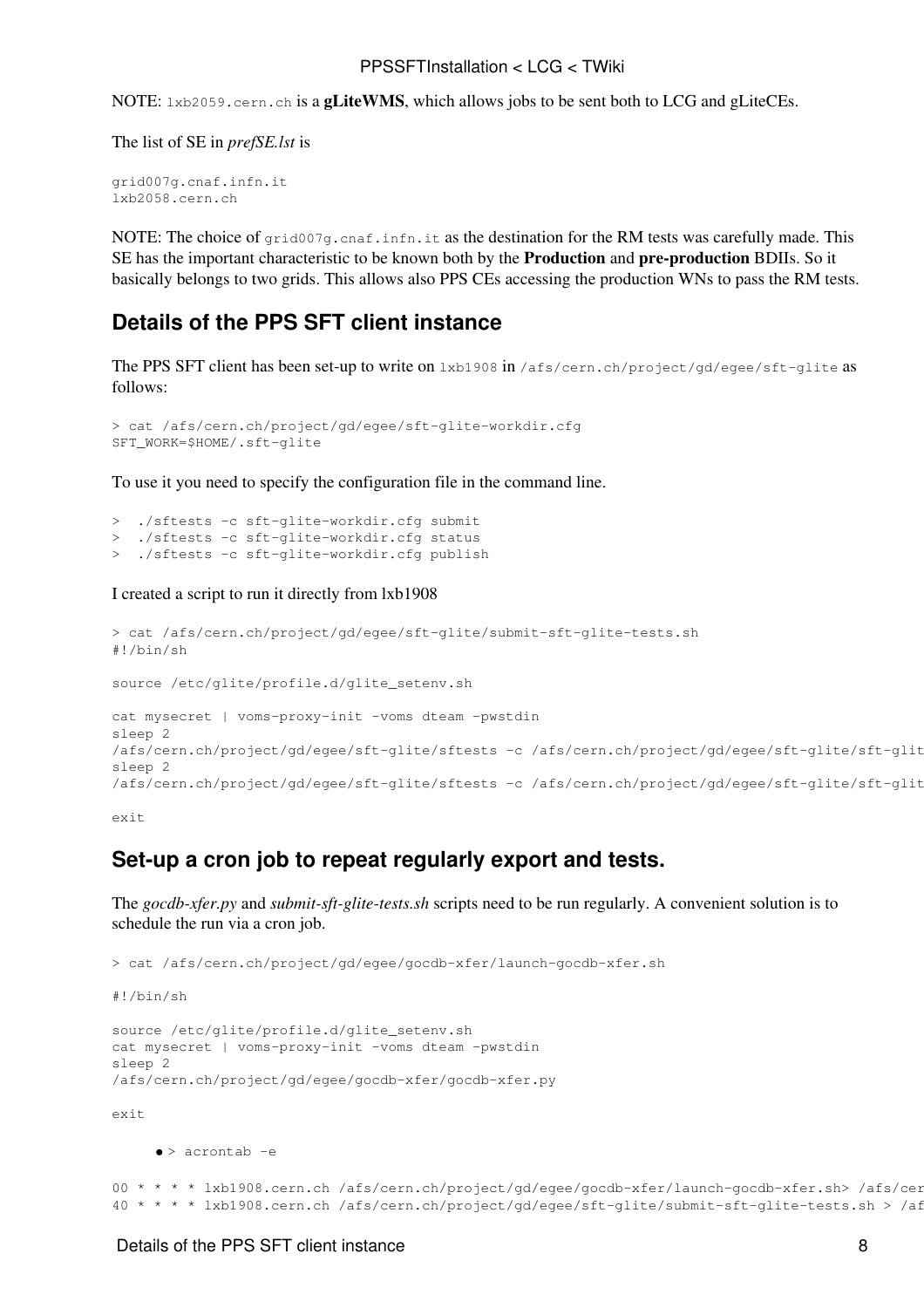NOTE: connections from lxb1908.cern.ch had to be previously authorized from the administrators of the GOC DB.

If your UI node does not accept acrontab jobs, you need some further configuration to do. In the next paragraph I give an example of the extra configuration I needed on lxb1908. Thes configuration are very specific of CERN nodes, so you probably need to customize them for your institute.

#### <span id="page-9-0"></span>**Set up ARC (Authenticated Remote Control) on the UI**

The following steps have been done following the indications in [SetUpAnLHCbUI](https://twiki.cern.ch/twiki/bin/view/LCG/SetUpAnLHCbUI)

• Install the arcd daemon rpm:

```
 apt-get install arc-server
```
• edit the file /etc/xinetd.d/arcd and change the value on "disable line" to "no"

 $(disable = no)$ 

• be sure that the file /etc/krb.realms contains the lines:

```
 .wgs.cern.ch CERN.CH
 .plus.cern.ch CERN.CH
```
• be sure that CERN.CH is the first line of the file */etc/krb.conf*

(if the files above do not exist please install krbafs-1.1.1-11 rpm)

• be sure that the line

arc 4241/tcp # Authenticated Remote Control

is included in the file */etc/services*

• Make also sure that your local firewall is configured to let

in traffic to port 4241 (arc).

```
(-A RH-Firewall-1-INPUT -m state --state NEW -m tcp -p tcp --dport 4241 -j ACCEPT)
```
• check the existence of the file */etc/krb5.keytab*.

If not do the command

cern-config-srvtab

to obtain the /etc/srvtab and /etc/krb5.keytab files

• add users to the file */usr/libexec/arcd/ACL* as following:

aretico@CERN.CH

• restart xinetd (/etc/init.d/xinetd restart)

more info about acrontab can be retrieved at:

Set-up a cron job to repeat regularly export and tests. 9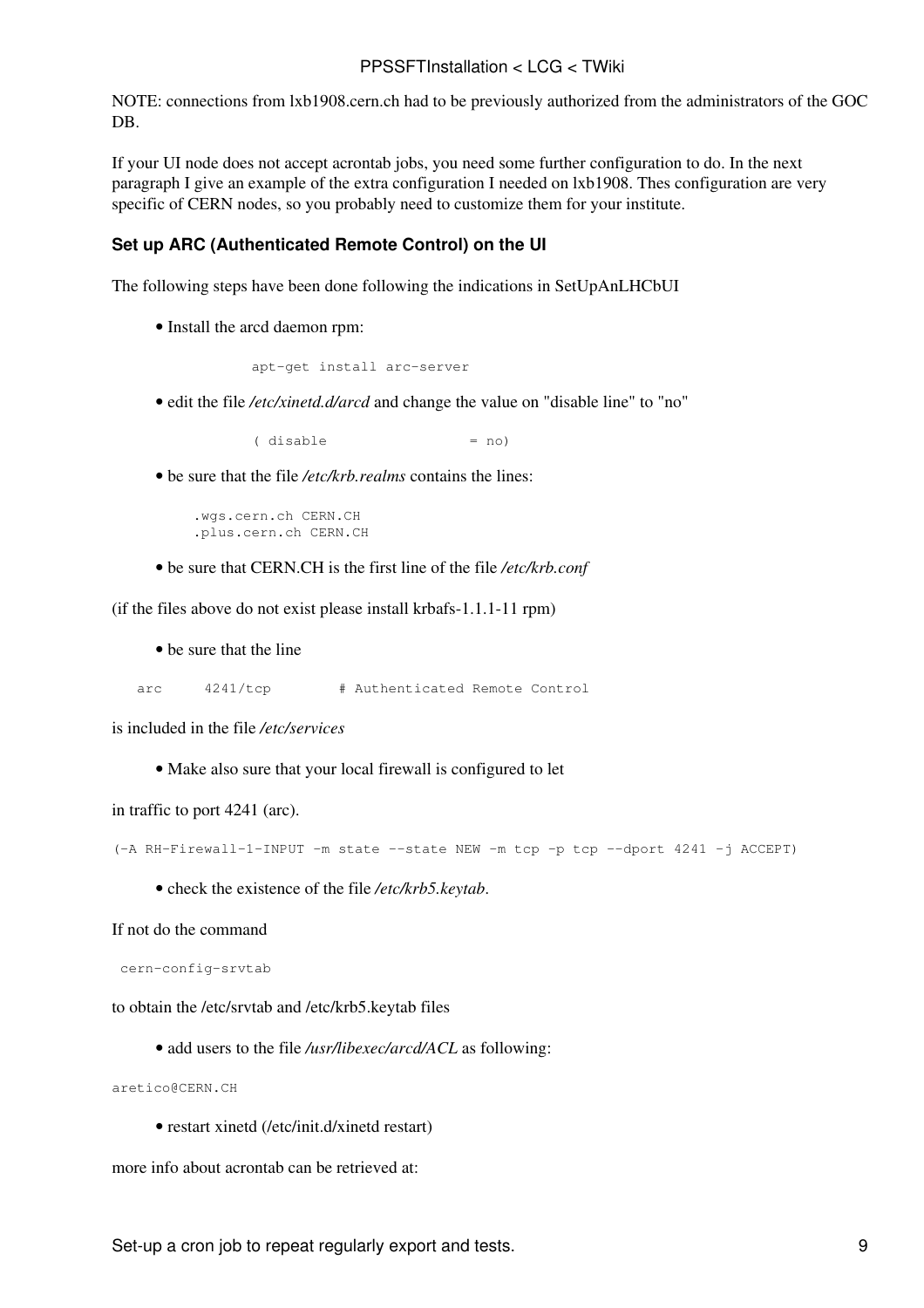[link to arc](http://services.web.cern.ch/services/afs/arc.html) $\mathbb{Z}$ 

## <span id="page-10-0"></span>**Usage**

For generic SFT user instructions please consult

...

To use correctly the PPS-specific installation

- Log onto lxb1908
- Source the correct UI environment

> source /etc/glite/profile.d/glite\_setenv.csh

• Create a proxy (voms-proxy-init or grid-proxy-init)

> voms-proxy-init -voms dteam

• sft tests syntax:

```
 > cd /afs/cern.ch/project/gd/egee/sft-glite
 > ./sftests -c sft-glite-workdir status 
 > ./sftests -c sft-glite-workdir cancel [ce-name]
 > ./sftests -c sft-glite-workdir submit [ce-name]
 > ./sftests -c sft-glite-workdir publish [ce-name]
```
## <span id="page-10-1"></span>**Daily checks (PPS SFT Babysitting)**

A short list of things to be checked daily (especially on Mondays), to make sure that everything is going fine.

## <span id="page-10-2"></span>**Have a look at the display.**

gLite : <https://lcg-sft.cern.ch/sft-pps/lastreport.cgi>

Go quickly through the status column and check the dates of the last change. Consider that normally for a site in green the last test should have run more or less an hour previously.

## <span id="page-10-3"></span>**If you find something suspect have a look at the logs**

The logs for the SFT suite are: /afs/cern.ch/project/gd/egee/gocdb-xfer/gocdb-xfer.log

/afs/cern.ch/project/gd/egee/sft-glite/sft-glite-cron.log

## <span id="page-10-4"></span>**If the logs are not "normal" run a manual test**

If you find something which seems [not "normal",](https://twiki.cern.ch/twiki/bin/view/LCG/PPSSFTLogsNotNormal) run a manual test. Please refer to the Usage section.

### <span id="page-10-5"></span>**Quick rgma test**

• Check the R-GMA status from the browser [\(https://lxb2093.cern.ch:8443/R-GMA/](https://lxb2093.cern.ch:8443/R-GMA/) $\textdegree$ )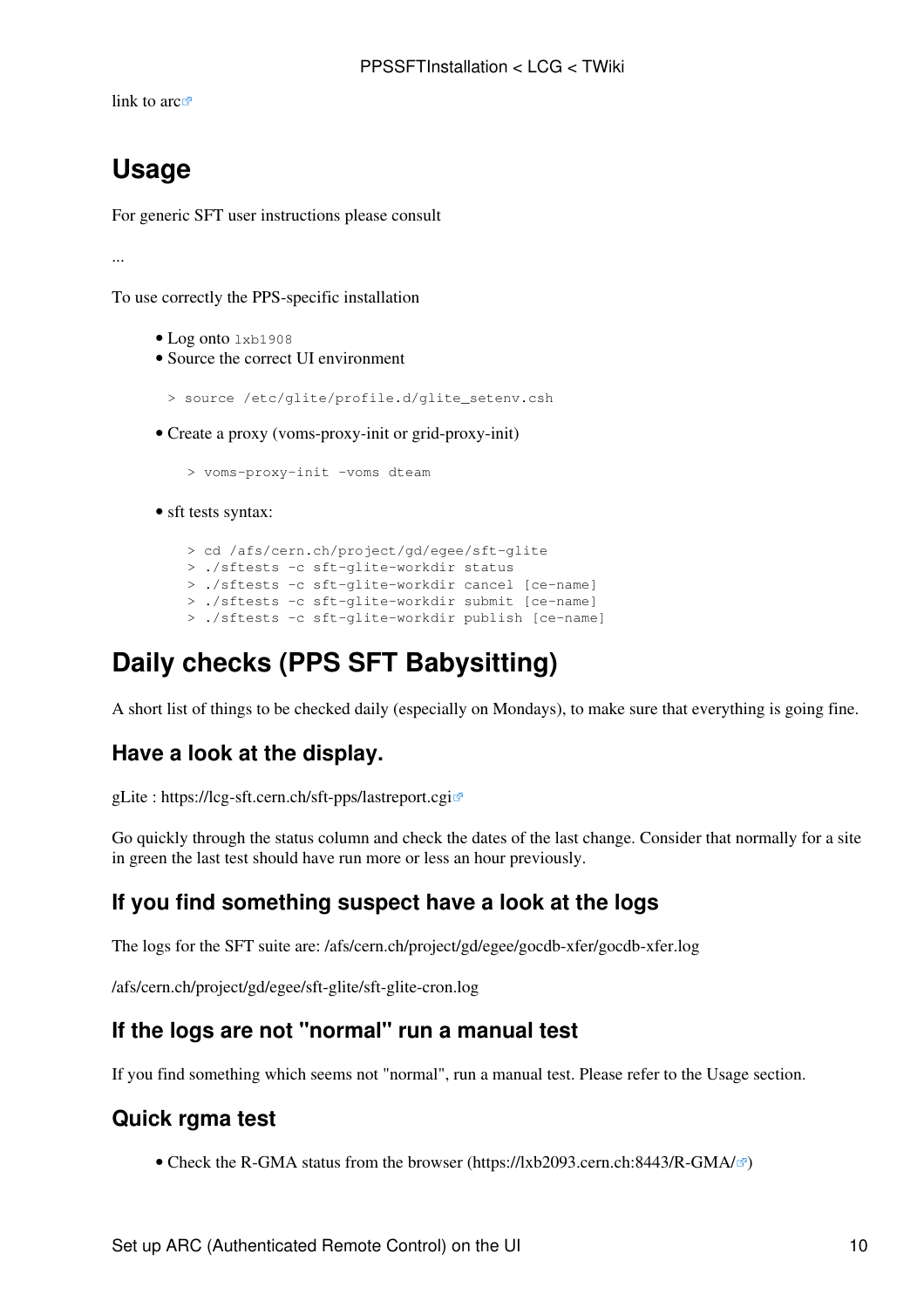### <span id="page-11-0"></span>**If the R-GMA browser does not work, quick rgma test on the UI**

[aretico@lxb1908 sft-glite] rgma Welcome to the R-GMA virtual database for Virtual Organisations. ================================================================ Your local R-GMA server is: https://lxb2093.cern.ch:8443/R-GMA You are connected to the following R-GMA Registry services: https://pps-rgma-server.egee.cesga.es:8443/R-GMA/RegistryServlet You are connected to the following R-GMA Schema service: https://pps-rgma-server.egee.cesga.es:8443/R-GMA/SchemaServlet Type "help" for a list of commands. rgma> show tables +------------------------------------------+ | Table Name | +------------------------------------------+ | bossJobExOutMessage | |<br>| bossJobExOutStandardInfo | | GlueCE | [ ... ] | NetworkFileTransferThroughput | | GocNode\_v0\_4 | | GocSite\_v0\_4 | | LcgRecords | +------------------------------------------+ rgma> describe GocNode\_v0\_4 +-----------------+--------------+-------------+-------------+ | Column name | Type | | Primary key | Can be NULL | +-----------------+--------------+-------------+-------------+

| ∪∪⊥ullill IIallic | T A h C       | Ellmary Rey   Can De NOTH |     |  |
|-------------------|---------------|---------------------------|-----|--|
| nodeID            | INTEGER       | Yes                       | No  |  |
| siteID            | INTEGER       | No                        | Yes |  |
| nodetype          | VARCHAR (50)  | No                        | Yes |  |
| nodetype2         | VARCHAR (50)  | No                        | Yes |  |
| hostname          | VARCHAR (50)  | No                        | Yes |  |
| domain            | VARCHAR (200) | No                        | Yes |  |
| ip                | VARCHAR (15)  | No                        | Yes |  |
| grp               | VARCHAR (20)  | No                        | Yes |  |
| hostdn            | VARCHAR (255) | No                        | Yes |  |
| monitor           | VARCHAR(1)    | No                        | Yes |  |
| MeasurementDate   | DATE.         | No                        | No  |  |
| MeasurementTime   | TTMF.         | No                        | No  |  |
|                   |               |                           |     |  |

rgma> select sitename from GocSite\_v0\_4 where type='PPS'

| sitename          |  |
|-------------------|--|
|                   |  |
| PPS-IFIC          |  |
| preprod.nikhef.nl |  |
| PPS-CYFRONET      |  |
| PPS-SWITCH        |  |

If the R-GMA browser does not work, quick rgma test on the UI 11